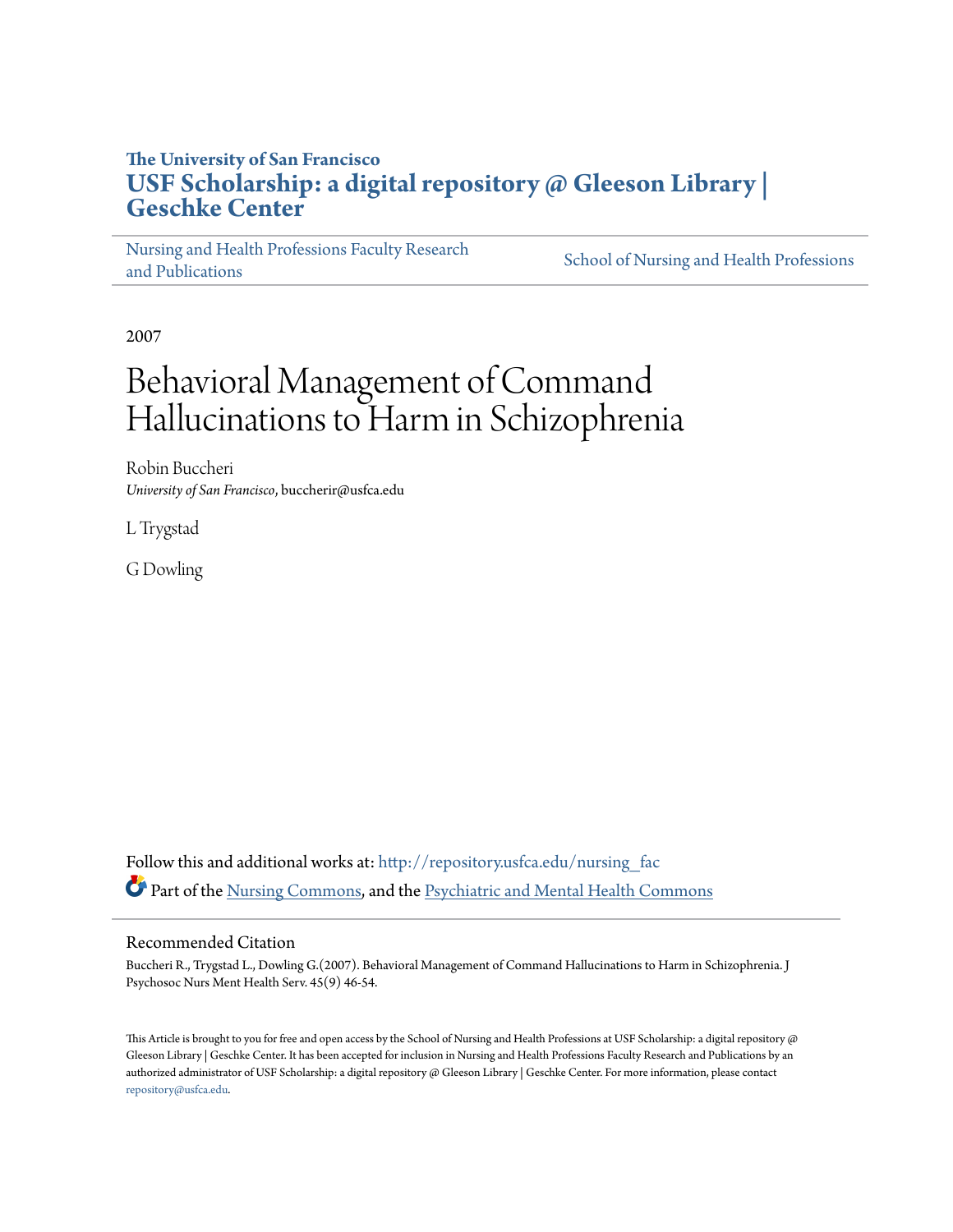#### **Behavioral Management of Command Hallucinations in Schizophrenia**

 When patients experience auditory hallucinations, it is critical to determine if their voices are commanding them to harm themselves or others. Such voices are often very distressing and some people are unable to resist complying with the commands (Mackinnon, Copolov, & Trauer, 2004). Recently a 23-year old woman with schizophrenia who had stopped taking her medications followed her harm command hallucinations and threw her three young sons into the San Francisco Bay (AP, 2005).

#### **Purpose**

 Our previous research in people with schizophrenia who experience persistent auditory hallucinations demonstrated that attending a 10-session course that taught behavioral strategies for managing auditory hallucinations was related to significant clinical improvements (i.e., frequency, self-control, clarity, tone, distractibility, and distress of auditory hallucinations, anxiety and depression) (Buccheri et al, 2004; Buccheri, Trygstad, Kanas, & Dowling, 1997; Buccheri, Trygstad, Kanas, Waldren, & Dowling, 1996; Trygstad, et al, 2002).

 The purpose of this paper is to report findings related to command hallucinations to harm self or others. The specific aims are to describe: a) prevalence; b) demographic and clinical characteristics; c) changes in prevalence, characteristics and intensity of auditory hallucinations, and levels of anxiety and depression immediately after attending the course and at one-year post course; d) perceived helpfulness of the course; e) effectiveness of the 10 strategies taught in the course; and f) how individual data differ from grouped data in participants who report hearing command hallucinations to harm self or others.

#### **Review of the Literature**

#### *Prevalence and compliance rates for command hallucinations*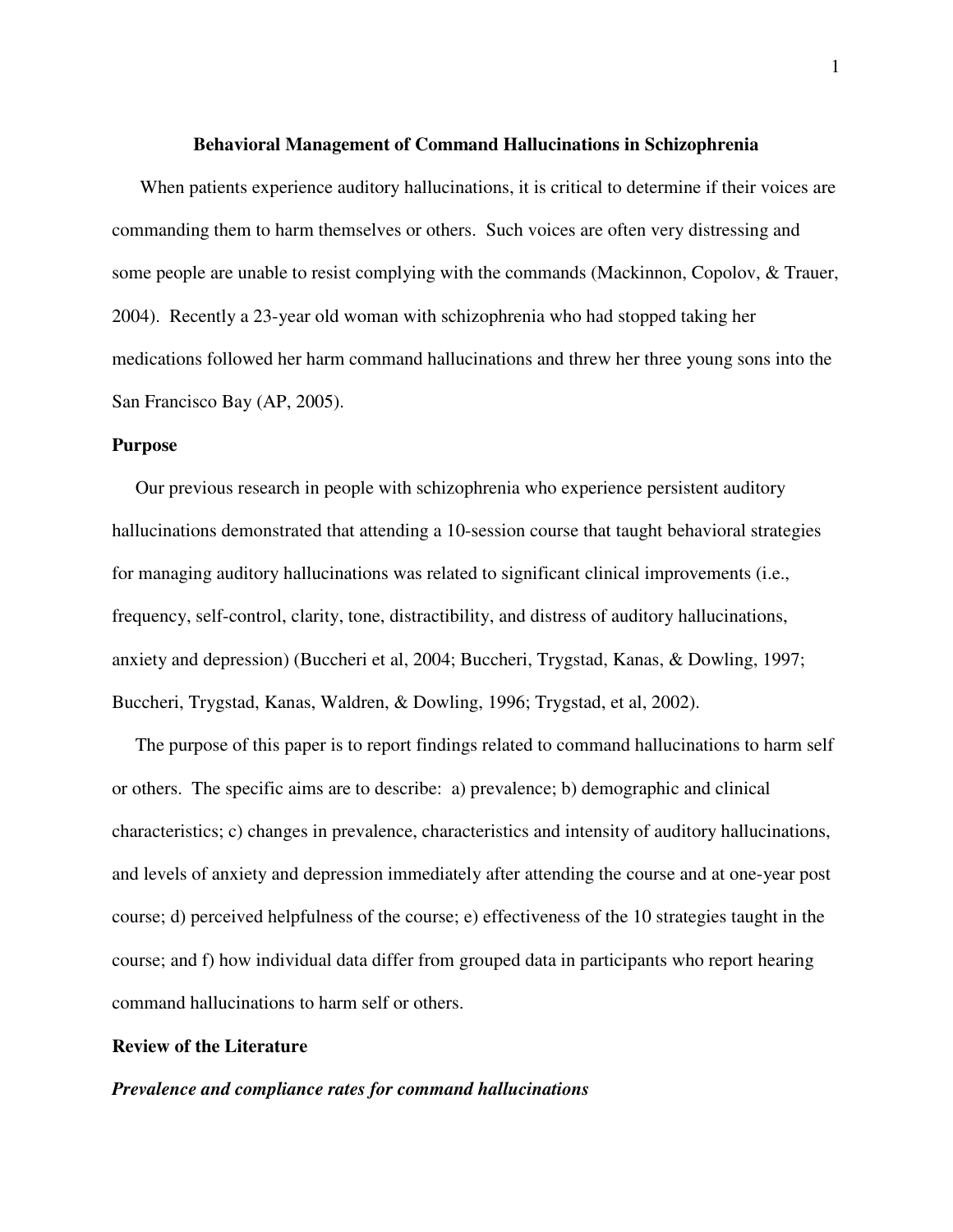Command hallucinations are relatively common among psychiatric patients with reports of prevalence rates among adult psychiatric patients ranging from 18-89% with a median of 53%. Prevalence rates for "dangerous or harmful" command hallucinations range from 7-70% with a median of 48% (Shawyer, Mackinnon, Farnall, Tauer, & Copolov, 2003).

Compliance with command hallucinations is a serious social concern. While reports are variable, one study of hospitalized psychiatric patients with psychoses found the majority of those who heard command hallucinations had complied with them during the past month. Specifically, 90% of patients complied with harmless commands, 92% with commands to harm self, and 67% with commands to harm others, resulting in an overall compliance rate of 84% (Kasper, Rogers, & Adams, 1996).

#### *Predicting compliance with harm command hallucinations*

 Eleven controlled studies have examined the relationships between hearing harm command hallucinations (i.e., violent and/ or suicidal behavior) and compliance with the commands (Rudnick, 1999). Four studies found direct relationships between compliance with harm commands and two particular characteristics of command hallucinations: voice familiarity/knowing the identity of the voice (Junginger, 1990, 1995) and voice benevolence (Beck-Sander, Birchwood, & Chadwick, 1997).

Numerous other factors have been reported to be associated with a person's likelihood of complying with harm command hallucinations including: accepting the voice as real (Erkwoh, Willmes, Eming-Erdmann, & Kunert, 2002), having delusions that fit with what the command hallucinations is ordering (Junginer, 1990), a history of prior suicide attempts in response to harm command hallucinations (Harkavy-Friedman, Kimhy, Nelson, Venarde, Malaspina, &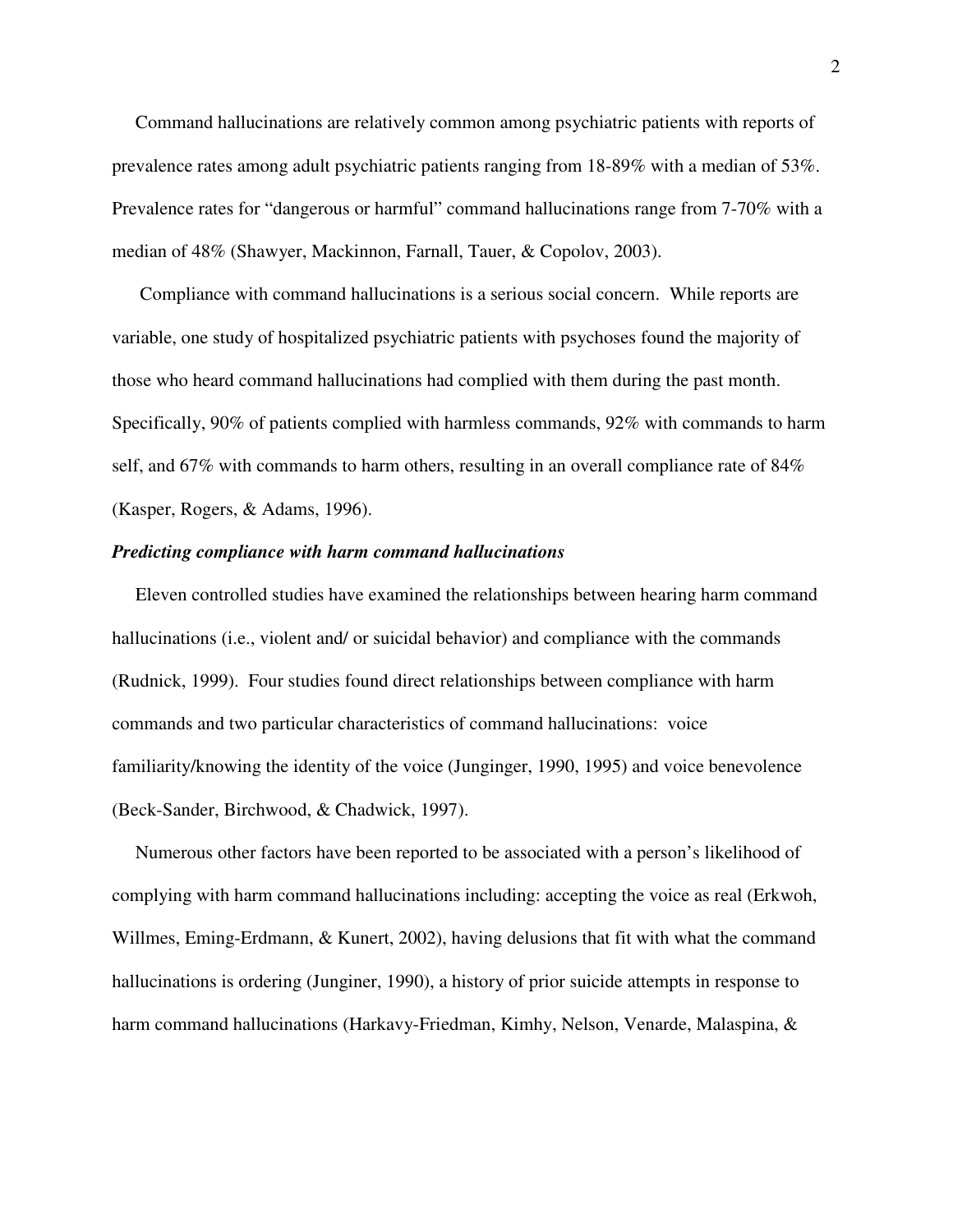Mann, 2003), having low self-control over the voice (Beck-Sander, et al., 1997), viewing the voice as intrusive, and having fewer coping strategies (Mackinnon et al., 2004).

 In summary, harm command hallucinations are prevalent and of serious social concern as they can be associated with suicide and violence towards others. The characteristics of people who hear harm command hallucinations and whether a course that teaches behavioral management strategies for coping with voices is effective with command hallucinations has not been reported.

#### **Method**

This study used a repeated measures design to assess auditory hallucinations, depression and anxiety at baseline (before the course), end of course, and one-year post course. The specific protocol, methodology and sample are described in detail elsewhere (Buccheri et al., 2004; Trygstad et al. 2002). Approval from institutional review boards and informed consent from participants were obtained.

#### *Measurement and Instrumentation*

 *Auditory Hallucinations Interview Guide-Long Form (AHIG-LF).* This 50-item interview guide developed by the authors asks for demographic and detailed information about auditory hallucinations, substance use, and psychiatric medications (Buccheri et al., 1996).

 *Characteristics of Auditory Hallucinations Questionnaire-Expanded Version (CAHQ-EV)*. The expanded version of the CAHQ included two additional questions related to hearing command hallucinations to harm self and/or others. The CAHQ is a 7-item Likert-type instrument on which participants rate characteristics of their auditory hallucinations (i.e., frequency, loudness, self-control, clarity, tone, distractibility and distress) over the past 24 hours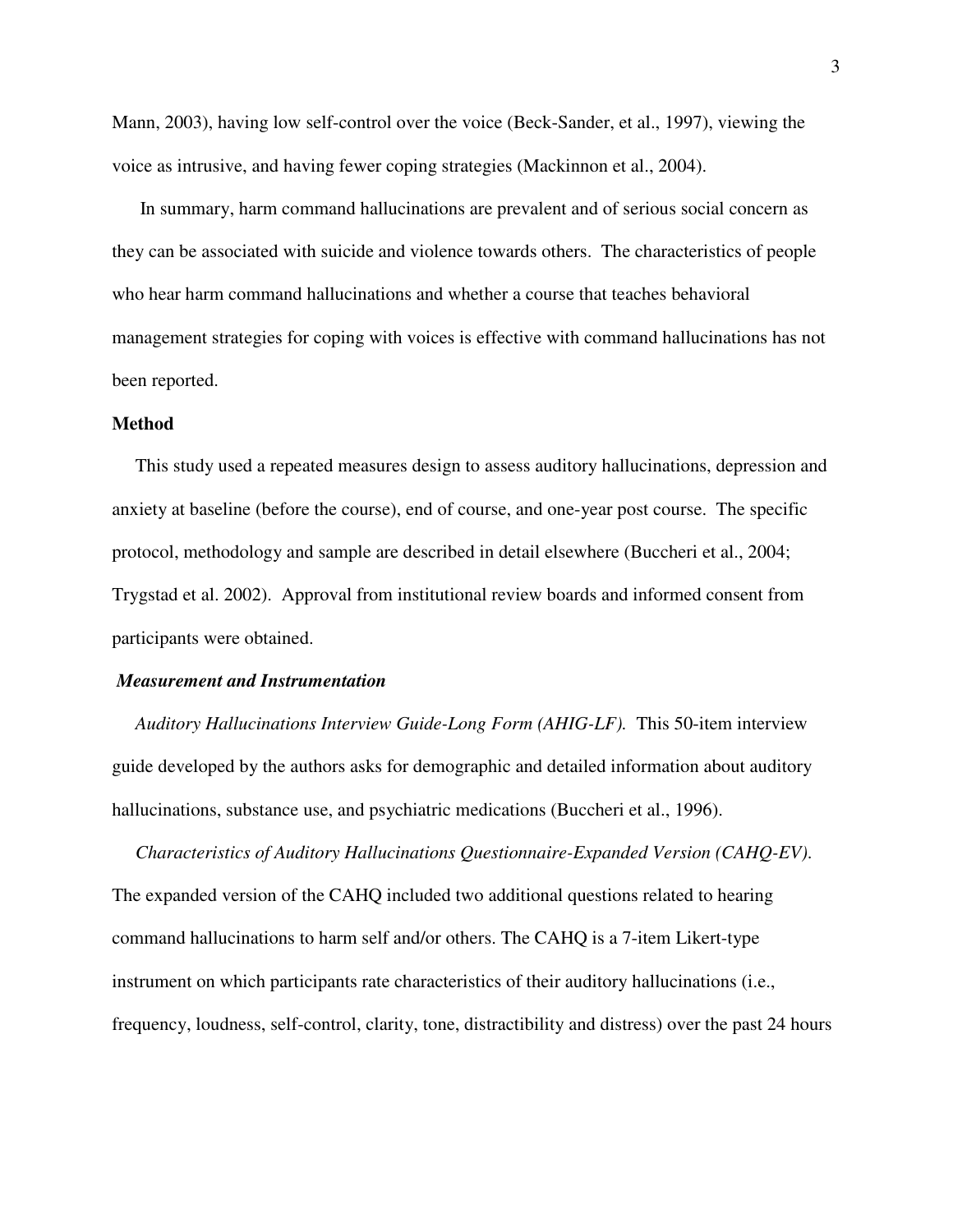on a scale from 1-5. Higher scores indicate more negative characteristics (e.g., more frequent, louder, less self-control) (Buccheri, et al., 2004; Trygstad et al., 2002).

 *Helpfulness of course.* For this study, 2 Likert-type items were developed to assess expected and actual perceived helpfulness of the course. Responses on each item ranged from 1 "not at all helpful" to 5 "extremely helpful".

 *Unpleasant Voices Scale (UVS)*. This 5-item scale, developed by the authors, asks participants to rate the intensity of their unpleasant voices on a scale of 0 "no voices heard" to 10 "the most unpleasant your voices could be" during the past 24 hours and past week.

 *Tension-anxiety subscale of the Profile of Mood States (POMS).* This is a 9-item subscale that is measured on a 5-point Likert scale, ranging from 0 "not at all" to 4 "extremely". A higher score indicates a higher level of anxiety (McNair, Lorr, & Droppleman, 1992).

 *Beck Depression Inventory, second edition (BDI-II).* This 21-item self-report instrument assesses depressive symptoms, with higher scores indicating a higher level of depression (0-13 minimal, 14-19 mild, 20-28 moderate and 29-63 severe) (Beck, Steer, & Brown, 1996).

#### **Data Analyses and Results**

 The instruments were completed by 57 participants at baseline, 50 at end of course, and 46 at one-year post course.

*Prevalence.* At baseline, 47% (n=27) of participants reported hearing at least one type of harm command hallucination. Forty-four percent reported hearing commands to harm self and 21% to harm others. There was overlap between the two categories, 16% reported hearing both command hallucinations to harm self and to harm others. Seventy-five percent of participants who heard commands to harm others also heard commands to harm self while only 36% of those who heard commands to harm self also reported hearing commands to harm others.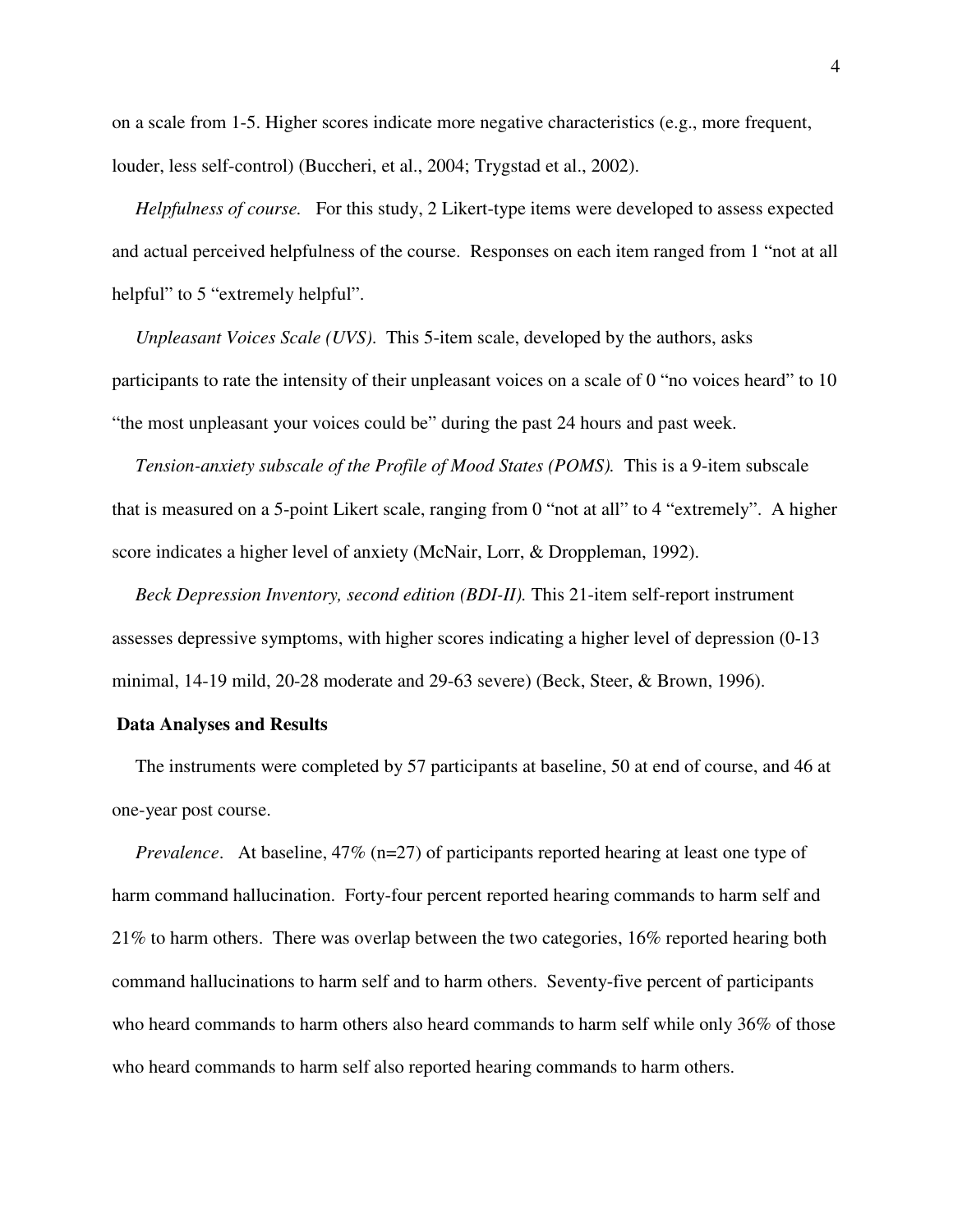*Demographic and clinical characteristics*. Medians were calculated for continuous variables due to the skewed nature of the data. The median age of participants hearing harm commands at baseline was 44 years, participants first heard voices at a median age of 22, and the median number of voices heard was 4. Frequencies were calculated for all other demographic and clinical characteristics. Review of demographic characteristics at baseline revealed more women (71%) than men (38%) heard harm command hallucinations.

 At baseline, 100% of participants who heard harm command hallucinations reported that their voices were critical of them, 81% reported that their voices commented on what they were doing, 59% heard sounds other than voices, 56% heard music, 48% were awakened at night by their voices and 30% reported that "during the night" was their worse time in a 24-hour period. These findings and others are presented in Table 1.

 *Changes in: a) prevalence; b) characteristics and intensity of auditory hallucinations; and c) levels of anxiety and depression immediately after attending the course and at one-year post course.* Immediately after attending the course, the prevalence of command hallucinations to harm self decreased from 44% to 24% and remained at 24% one-year post course. The prevalence for command hallucinations to harm others decreased from 21% to 16% immediately after attending the course and was 17% one-year post course. Mean scale scores at the three measurement time points are presented in Figures 1 and 2.

 *Perceived helpfulness of the course.* Mean scores for participants' baseline expected helpfulness (M=3.63; SD $\pm$ 0.90), actual helpfulness post course (M=3.81; SD $\pm$ 0.87) and actual helpfulness at one-year post course (M=3.70; SD= $\pm$ 0.87) were all between 3 "moderately helpful" and 4 "very helpful". The course was more helpful than participants expected and most helpful immediately post course.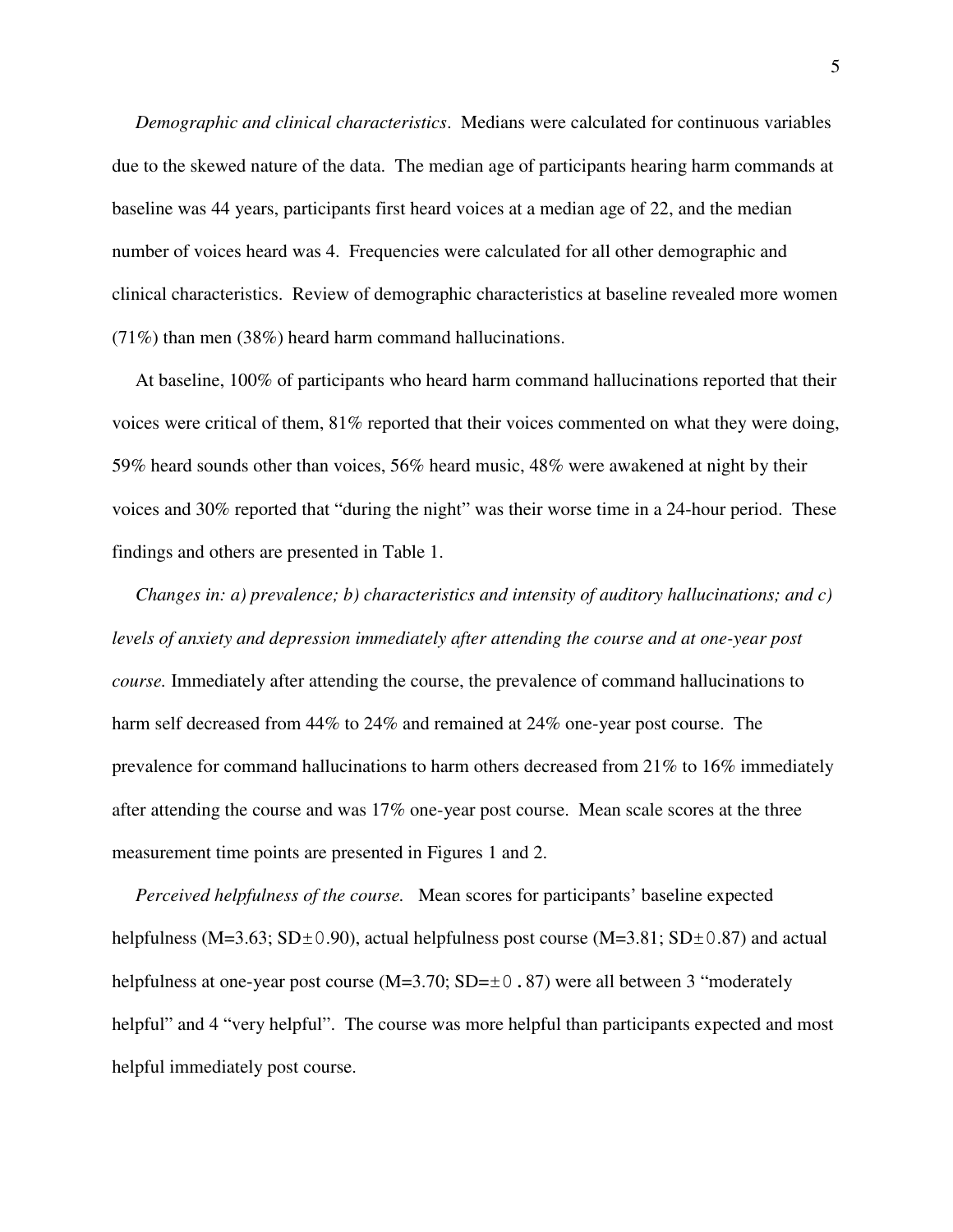*Effectiveness of the 10 strategies taught in the course*. Participants were asked at the end of the course which strategies worked best for them when they heard command hallucinations to harm self and/or others. Each participant reported having their own unique "toolbox" of strategies that they could use when command hallucinations were bothering them. All 10 strategies that were taught in the course were being used by someone and some participants had incorporated two additional strategies not taught in the course, prayer and calling for professional help. The 10 strategies taught were used regardless of whether participants heard command hallucinations to harm self, harm others or both. No one particular strategy worked best for everyone with harm command hallucinations or with a particular type of command hallucinations.

 *How individual data differed from grouped data.* Individual analyses provided us with information not available from analysis of grouped data about the different patterns participants experienced with hearing command hallucinations over time.

 Command hallucinations to harm self were found to be persistent. Participants reported having them "from birth", from "childhood" and for "years on end." The course was effective in reducing the number of participants who heard commands to harm self with the percentage decreasing from 52% at baseline to the end of the course, and by 56% from baseline to one-year post course. At the one-year follow-up, one participant who had not reported hearing command hallucinations to harm self at baseline, reported hearing them. These findings are displayed in Table 2.

 The participants who heard command hallucinations to harm others reflected more variability/change at each data collection point than those with command hallucinations to harm self. The course was even more effective in reducing the number of participants who heard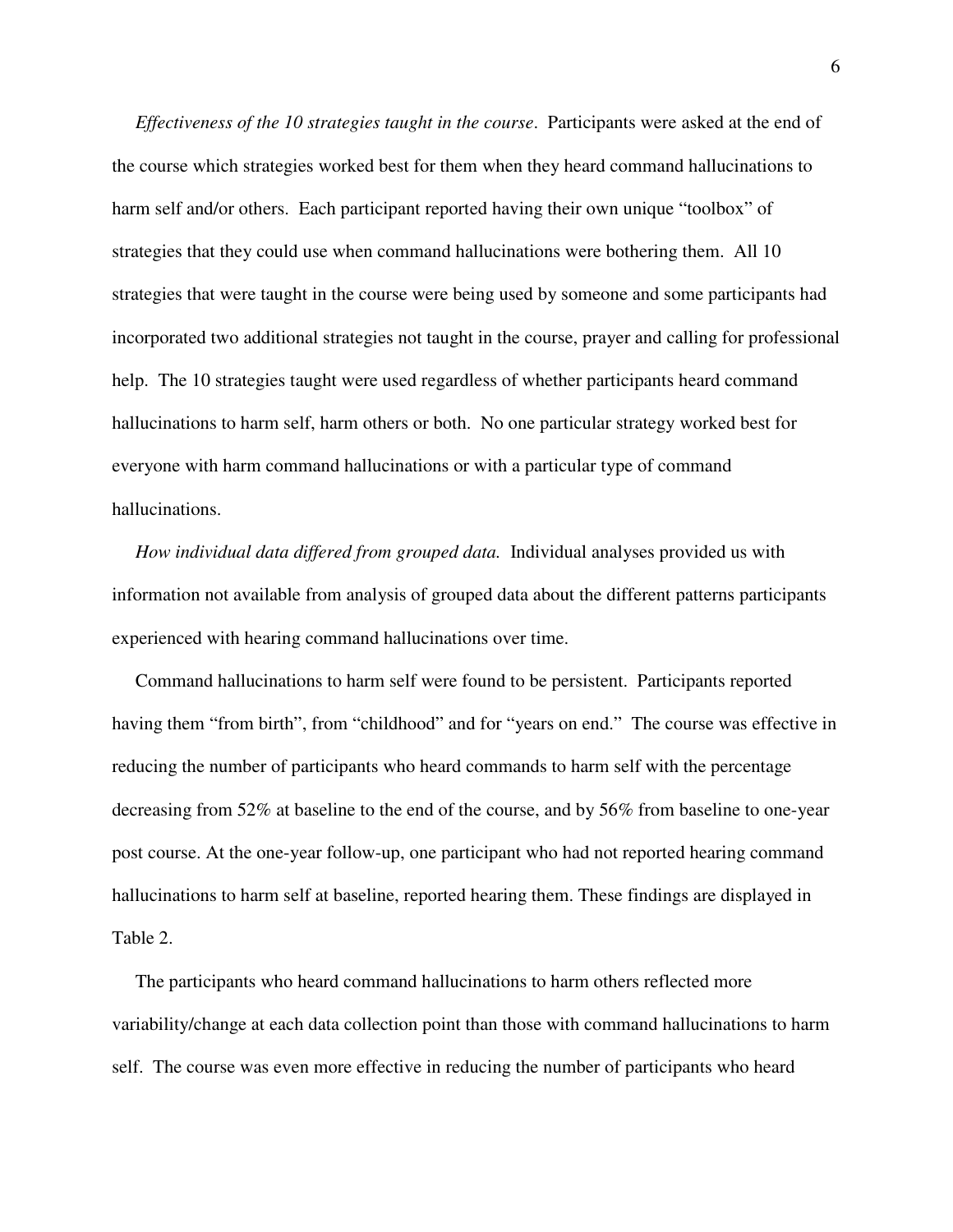commands to harm others than harm self. The number of participants who heard command hallucinations to harm others at baseline decreased by 58% at the end of the course and 83% from baseline to one-year post course. However, three participants who had not heard command hallucinations to harm others at baseline reported hearing them at the end of the course and four participants who had not reported hearing them at baseline or at end course reported hearing them at one-year post course. Neither the improvement in those who heard command hallucinations to harm others at baseline (n=12) and no longer heard them at the end of the course  $(n=7)$  or at one-year post course  $(n=10)$ , nor the number of new hearers of command hallucinations to harm others at the end of the course  $(n=3)$  or at one-year post course  $(n=4)$  were evident in the grouped data.

 Command hallucinations to harm others appear to be more variable than command hallucinations to harm self. For some participants with both commands to harm self and others, commands to harm others went away and came back but commands to harm self remained constant.

 *Individual analysis of demographic and clinical characteristics.* We wondered if there were demographic or clinical characteristics of study participants that might predict those whose harm command hallucinations would stop after completing the course. To this end, we identified a group whose harm command hallucinations stopped by the end of the course and were still absent at one-year post course, and a second group who consistently heard harm command hallucinations at all three data points. A third group emerged from the data whose harm command hallucinations were present at some data collection points but not all. Results are presented in Table 3.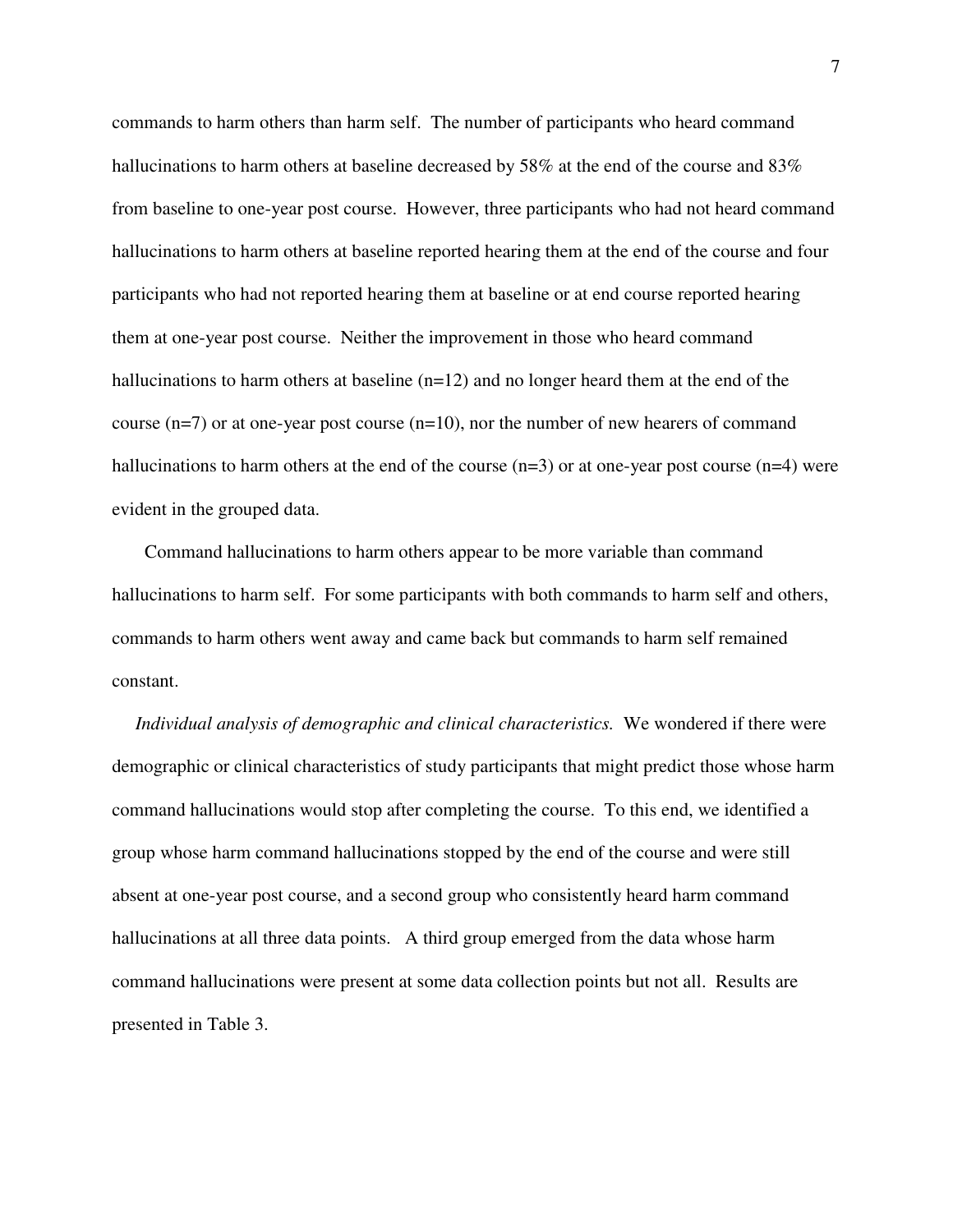#### **Discussion**

 Nearly half (47%) of the participants in this study reported hearing harm command hallucinations. This was similar to the median  $(48%)$  and within the range  $(7-70%)$  of those with command hallucinations who hear commands telling them to do harmful or dangerous acts reported by Shawyer et al. (2003).

 Hearing command hallucinations to harm self was associated with hearing command hallucinations to harm others and vice versa. For patients who have harm command hallucinations, clinicians should assess whether they are hearing commands to harm self, others or both.

 The overall prevalence of both types of harm command hallucinations were reduced after attending the course. In addition, all seven characteristics (i.e., frequency, loudness, self-control, clarity, tone, distractibility, distress) and intensity of auditory hallucinations, anxiety and depression showed improvement after attending the course with even more improvement seen at one-year post course.

 Female participants were more likely than males to hear harm command hallucinations. Females were also more likely to hear commands to harm self that were persistent, while males were more likely to hear commands to harm self that came and went. Further exploration into how men and women differ in hearing harm command hallucinations and examining other potential relationships among a variety of demographic variables is needed.

 Participants who heard harm command hallucinations reported being frequently distressed by their voices at night. A number of participants in the study were in living situations where their stay was jeopardized if they woke up other residents, staff or family members during the night. Clients reported fearing that they might disturb others if they used strategies such as listening to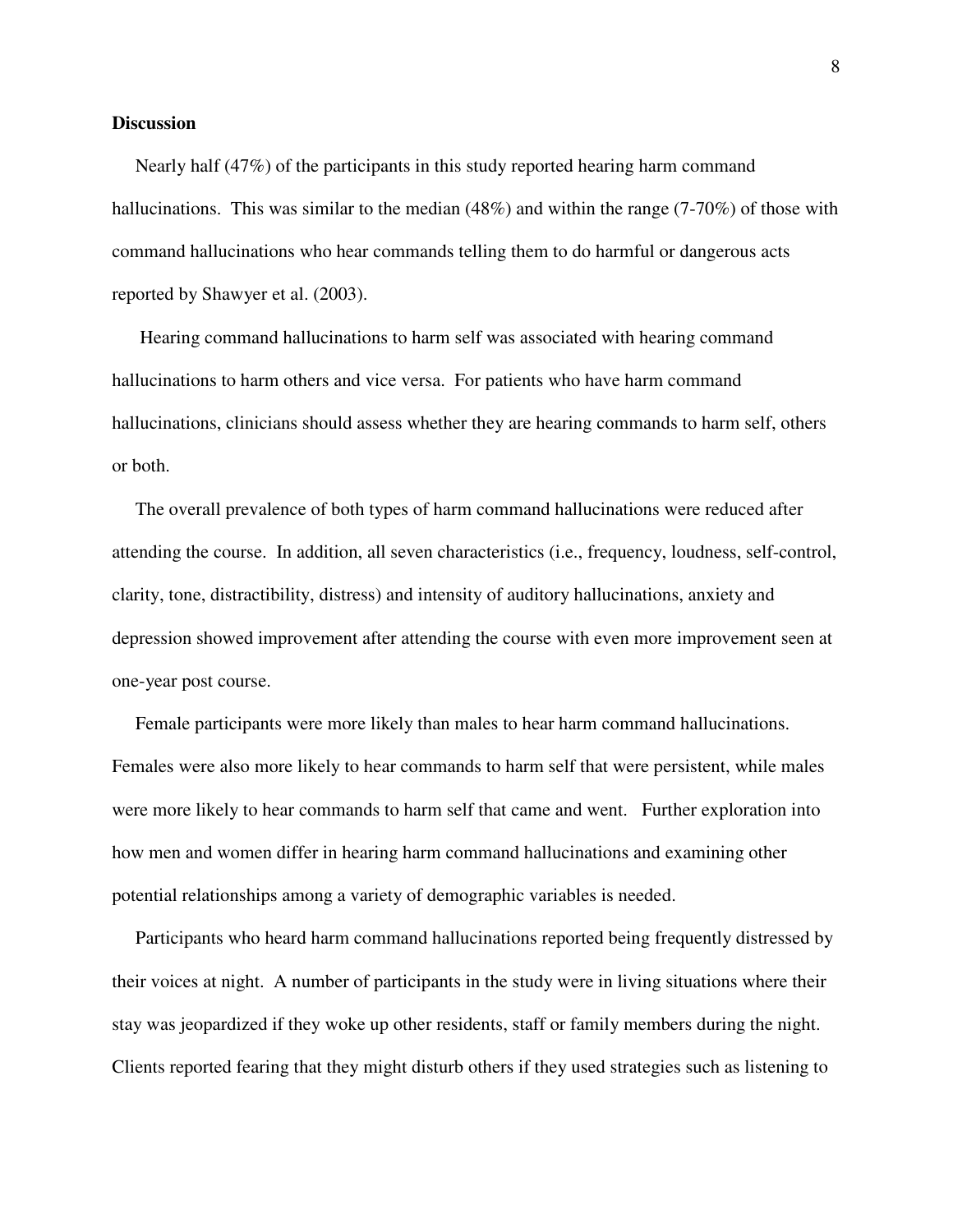music, watching TV, talking to someone or calling Suicide Prevention or a crisis unit. In some settings, there was limited access to medication during the night. More research is needed to further identify effective management strategies and resources for people who hear command hallucinations at night. For example, is having a CD player with headphones next to the bed or having a PRN dose of an antipsychotic or anti-anxiety medication available helpful for those who are awakened at night and distressed by their command hallucinations.

 Command hallucinations to harm others were less stable than command hallucinations to harm self and were reported to go away and come back and seldom lasted for as long as a year. The frequency of command hallucinations to harm self and others and the more constant nature of command hallucinations to harm self in comparison to the fluidity of command hallucinations to harm others need further research.

 Alcohol and/or drug use may be a factor that contributes to the variability of harm command hallucinations. In analyzing individual data for those whose harm command hallucinations stopped or continued after attending the course, all reported being either "clean and sober" or "minimal or decreasing" substance use. However, for the group who reported their harm command hallucinations as variable, 44% percent reported "regular" use of alcohol or drugs and one reported "regular" use of alcohol as a coping strategy.

 The high prevalence of harm command hallucinations in our sample led us to add specific questions to the Unpleasant Voices Scale about whether participants hear harm command hallucinations and to call for the development of a Protocol Response to Suicidal Ideation and Homicidal Ideation (Gerlock, 2006). This is a written protocol that goes with the Unpleasant Voices Scale to be used if a participant answers yes to questions about whether they are hearing harm command hallucinations.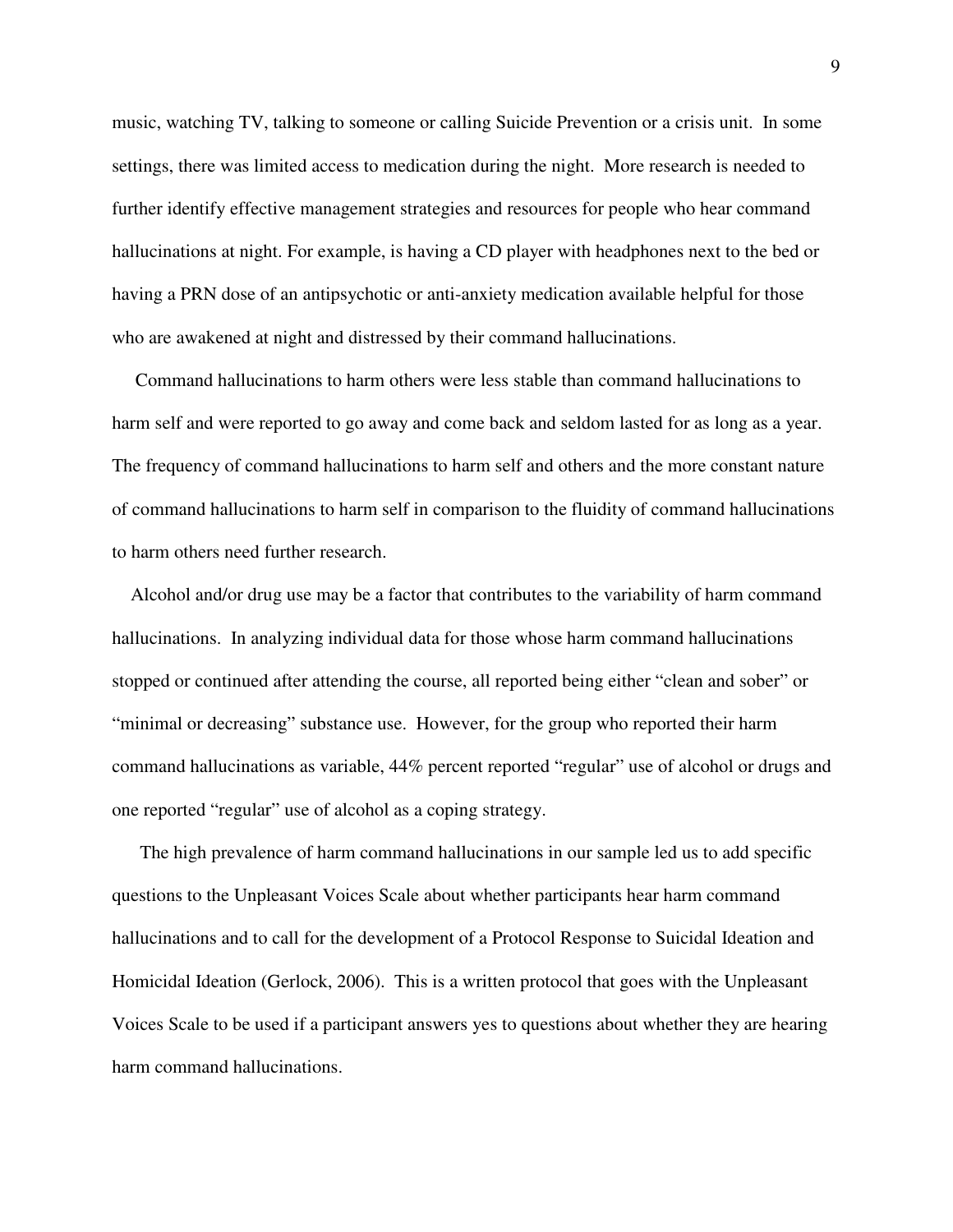The overall helpfulness of the course was clear from our results, however no one "best" strategy was consistently identified. This is similar to our findings for persistent auditory hallucinations as a whole (Buccheri et al. 1996, 1997, 2004; Trygstad et al. 2002). Therefore, patients with harm command hallucinations should be advised to try all 10 strategies and to identify the ones that work best for them.

#### **Conclusion**

 Command hallucinations to harm self and others are prevalent and often occur together. The prevalence of both command hallucinations to harm self and others decreased after attending the course and remained decreased one-year post course. People with harm command hallucinations who took our course perceived it as helpful and, at the end of the course and one-year post course, demonstrated improvement in all seven of the characteristics and intensity of auditory hallucinations, and levels of anxiety and depression. All strategies were useful to some participants and no one strategy worked best for everyone. Individual data analysis added information beyond what was available from grouped data. Individual data analysis, and analysis of demographic and clinical characteristics of those who heard command hallucinations to harm self or others provided directions for further research.

#### **Current Status**

 This Behavioral Management of Auditory Hallucinations Treatment Program is currently being implemented in national and international sites as a dissemination project with a program evaluation component. If you would like to teach this course in your setting, please contact Robin Buccheri at the following e-mail address: managingvoices@usfca.edu.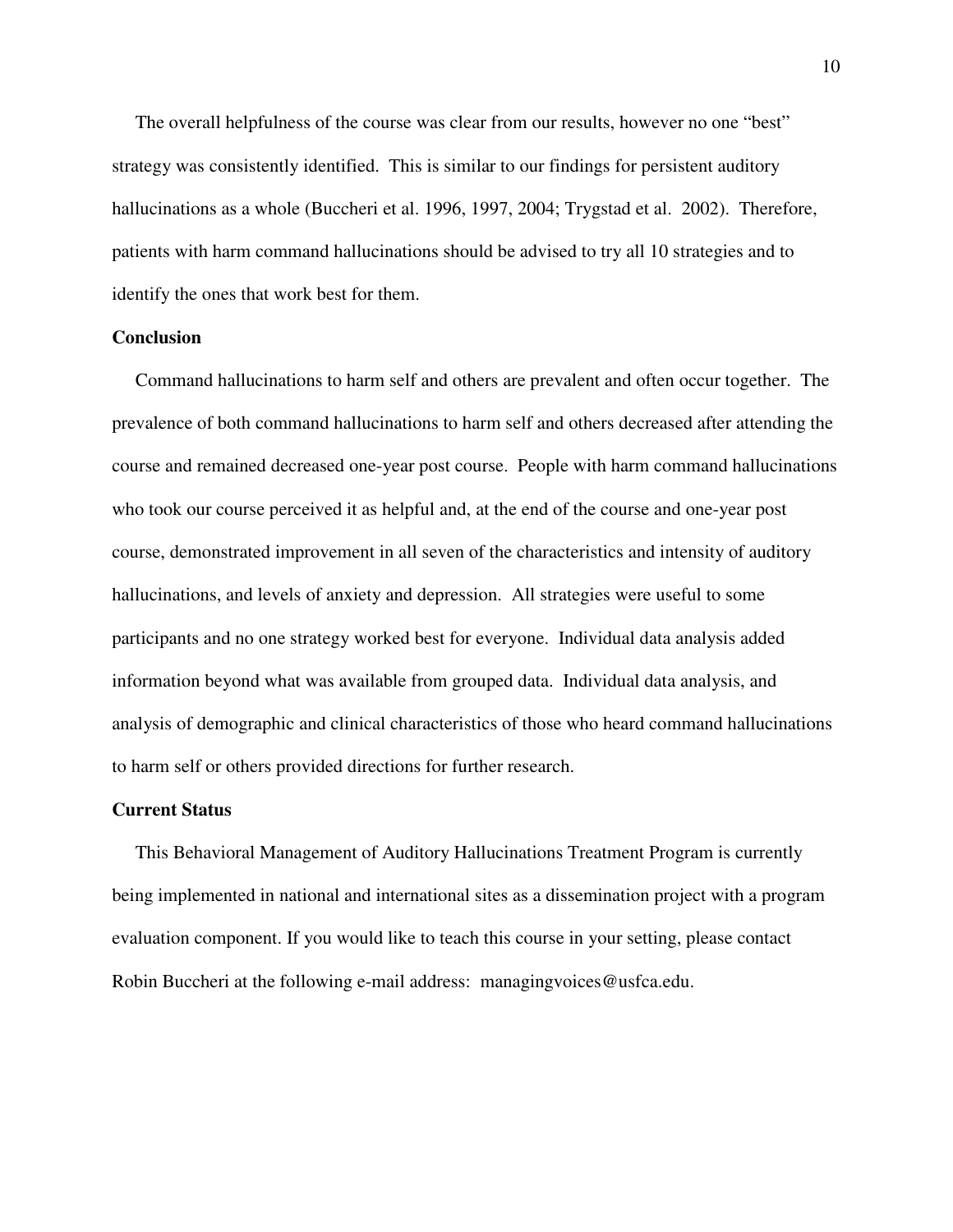#### References

 Associated Press (AP). (2005, October 21). Mentally ill mom pleads innocent to murder of 3 sons. *USA Today*. Retrieved online at www.usatoday.com on June 23, 2006.

 Beck, A. T., Steer, R. A., & Brown, G. K. (1996). *BDI-II manual*. San Antonio, TX: Harcourt Brace.

 Beck-Sander, A., Birchwood, M., & Chadwick, P. (1997). Acting on command hallucinations: A cognitive approach. *British Journal of Clinical Psychology, 36*, 139-148.

 Buccheri, R., Trygstad, L., Dowling, G., Hopkins, R., White, K., Griffin, J., et al. (2004). Long term effects of teaching behavioral strategies for managing persistent auditory hallucinations in schizophrenia. *Journal of Psychosocial Nursing and Mental Health Services, 42,* 18-27.

 Buccheri, R. K., Trygstad, L., Kanas, N., & Dowling, G. (1997). Symptom management of auditory hallucinations in schizophrenia: Results of 1-year follow up. *Journal of Psychosocial Nursing and Mental Health Services, 35*, 20-28.

 Buccheri, R. K., Trygstad, L., Kanas, N., Waldron, B., & Dowling, G. (1996). Auditory hallucinations in schizophrenia: Group experience in examining symptom management and behavioral strategies. *Journal of Psychosocial Nursing and Mental Health Services, 34*, 12-25.

 Erkwoh, R., Willmes, K., Erming-Erdmann, A., & Kunert, H. J. (2002). Command hallucinations: Who obeys and who resists when? *Psychopathology, 35*, 272-279.

 Gerlock, A. (2006). *Protocol response to Suicidal Ideation/Homicidal Ideation*. Unpublished manuscript.

 Harkavy-Friedman, J. M., Kimhy, D., Nelson, E. A., Venarde, D. F., Malaspina, D., & Mann, J.J. (2003). Suicide attempts in schizophrenia: The role of command auditory hallucinations for suicide. *Journal of Clinical Psychiatry, 64*(8), 871-874.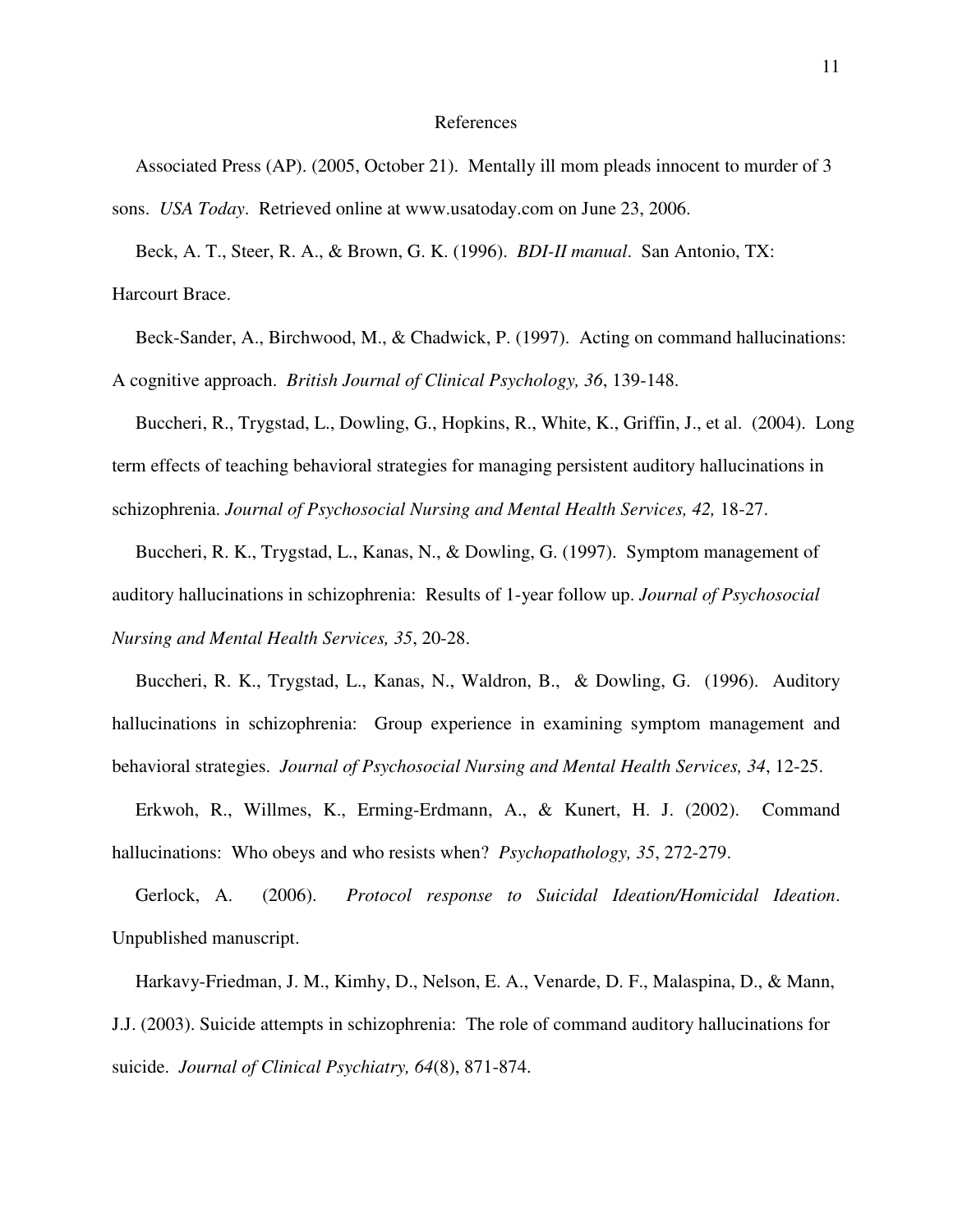Junginger, J. (1990). Predicting compliance with command hallucinations. *American Journal of Psychiatry, 147*, 245-247

 Junginger, J. (1995). Command hallucinations and the prediction of dangerousness. *Psychiatric Services, 46*(9), 911-913.

 Kasper, M. E., Rogers, R., & Adams, P. A. (1996). Dangerousness and command hallucinations: An investigation of psychotic inpatients. *Bulletin of the American Academy of Psychiatry and the Law, 24*(2), 219-224.

 Mackinnon, A., Copolov, L., & Trauer, T. (2004). Factors associated with compliance and resistance to command hallucinations. *The Journal of Nervous and Mental Disease, 192*(5), 357- 362.

 McNair, D. M., Lorr, M., & Droppleman, L. F. (1972). *Edits manual for the Profile of Mood States*. San Diego, CA: EDITS/Educational and Industrial Testing Service.

 Rudnick, A. (1999). Relation between command hallucinations and dangerous hallucinations and dangerous behavior. *Journal of American Academy of Psychiatry Law, 27*(2), 253-257.

 Shawyer, F., Mackinnon, A., Farhall, J., Trauer, T., & Copolov, D. (2003). Command hallucinations and violence: Implications for detention and treatment. *Psychiatry, Psychology and Law, 10*(1), 97-107.

 Trygstad, L., Buccheri, R., Dowling, G., Zind, R., White, K., Griffin, J., et al. (2002). Behavioral management of persistent auditory hallucinations in schizophrenia: Outcomes from a 10-week course. *Journal of the American Psychiatric Nurses Association, 8*(3) 84-91.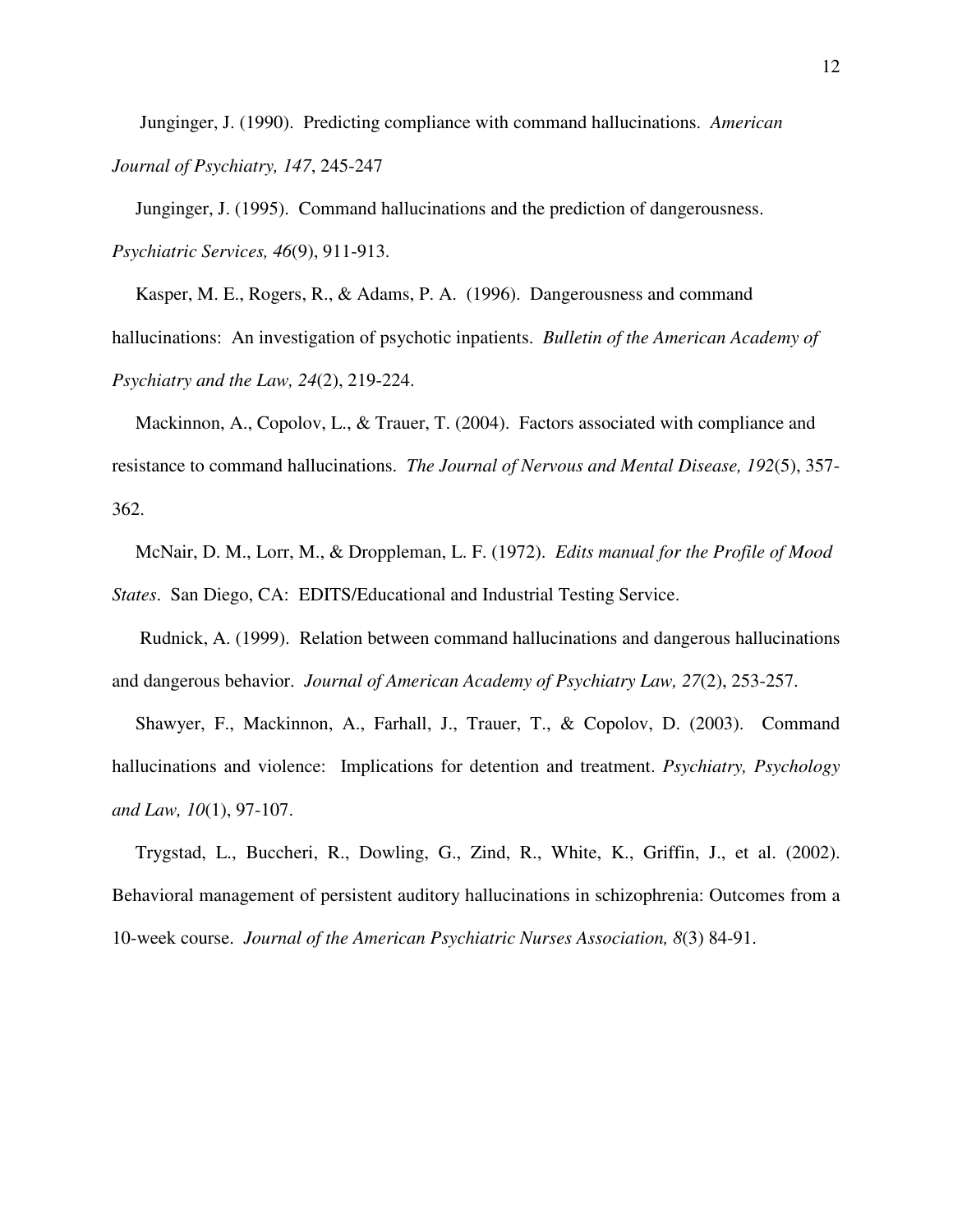Table 1 Baseline Clinical Characteristics of Participants with Harm Command Hallucinations

| <b>Clinical Characteristics</b>           | Percent |
|-------------------------------------------|---------|
|                                           |         |
| Know the Speaker                          | 48      |
| Person from the Past                      | 33      |
| Voices are Continuous Monologue           | 44      |
| Voices Last One Hour or Longer            | 41      |
| Voices Comment on What They are Doing     | 81      |
| Voices are Critical of Them               | 100     |
| Voices Laugh at Them                      | 54      |
| Voices Have Religious Theme               | 50      |
| <b>Voices Have Sexual Theme</b>           | 46      |
| Voices Talk to Them                       | 93      |
| Voices Talk to Each Other                 | 48      |
| <b>Hear Music</b>                         | 56      |
| Hear Other Sounds (e.g., door opening and | 59      |
| closing, muffled scream)                  |         |
| Awakened at Night By Voices               | 48      |
| During the Night is Worst Time in a 24-   | 30      |
| Hour Period                               |         |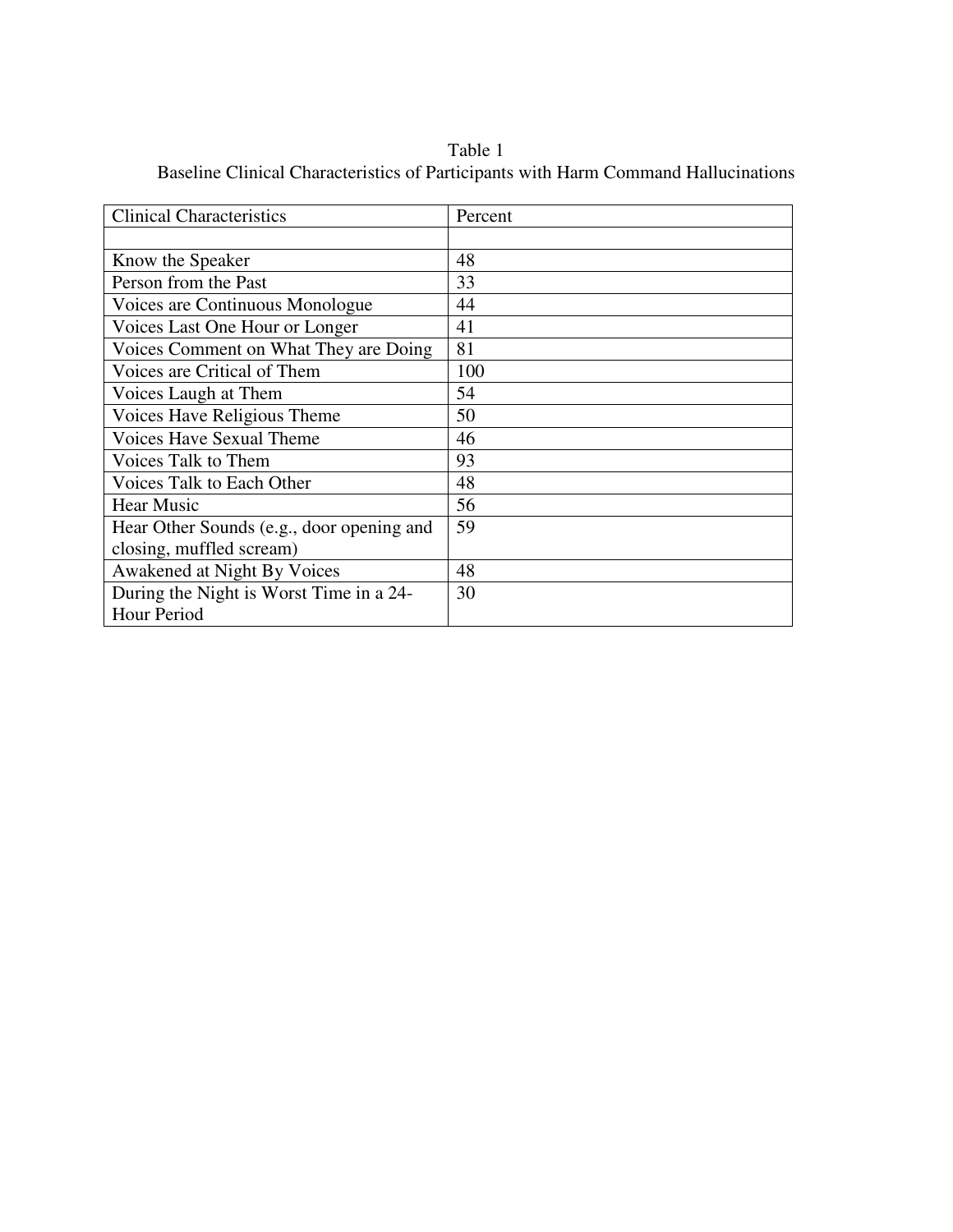

**\*Characteristics of Auditory Hallucinations Questionnaire** 



**\* Unpleasant Voices Scale** 

**\*\* Profile of Mood States – Tension – Anxiety Subscale**

**\*\*\* Beck Depression Inventory – II**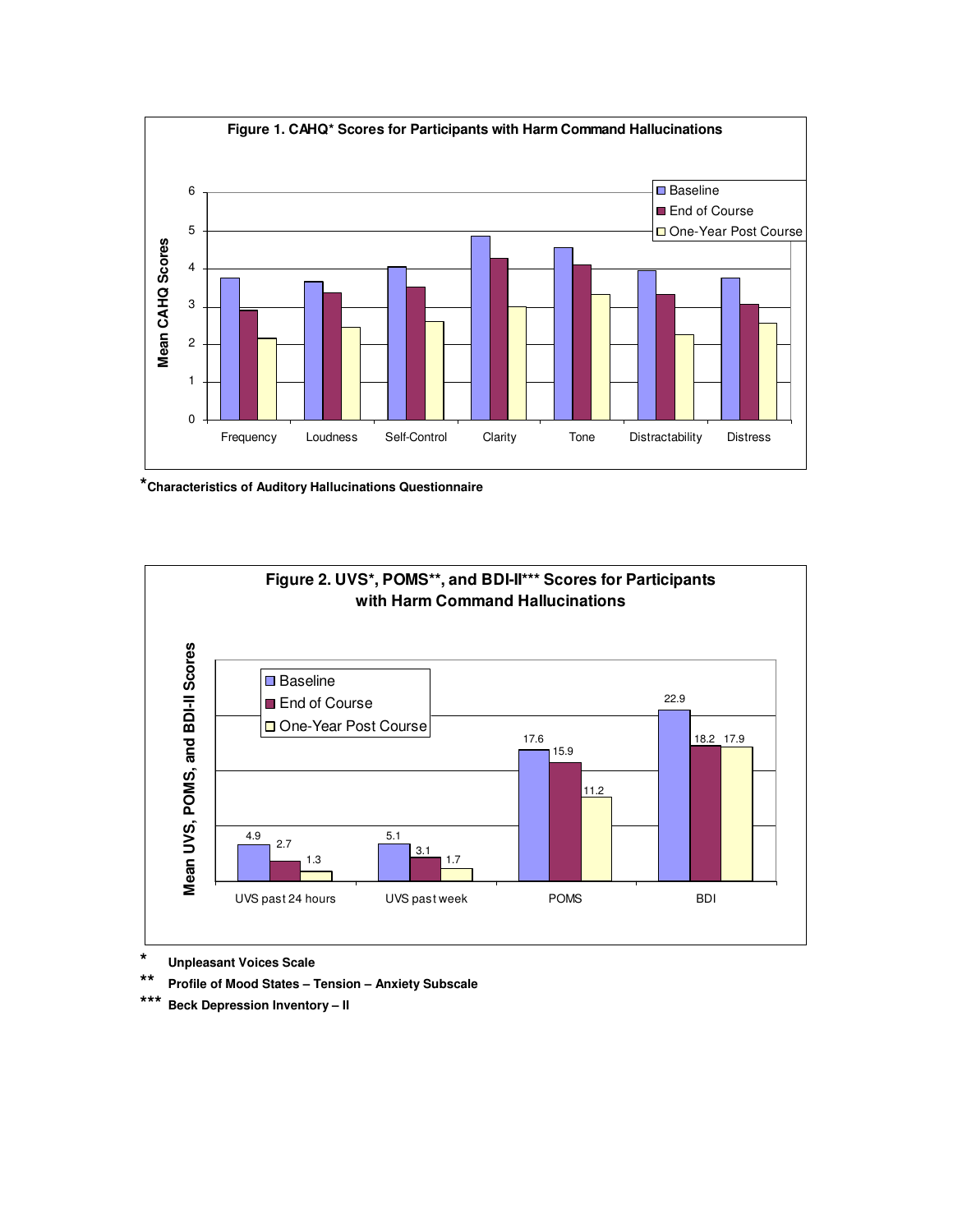### Table 2 Analysis of Individual Data: Command Hallucinations to Harm Self and Others

|             | <b>Baseline</b> | End of Course        | One Year Post-Course |
|-------------|-----------------|----------------------|----------------------|
| Harm self   | $n=25$          | $n=12$ total         | $n=11$ total         |
|             |                 | 12 heard at baseline | 10 heard at baseline |
|             |                 |                      | 1 new                |
| Harm others | $n=12$          | $n=8$ total          | $n=8$ total          |
|             |                 | 5 heard at baseline  | 2 heard at baseline  |
|             |                 | 3 new                | 2 heard at end of    |
|             |                 |                      | course               |
|             |                 |                      | 4 new                |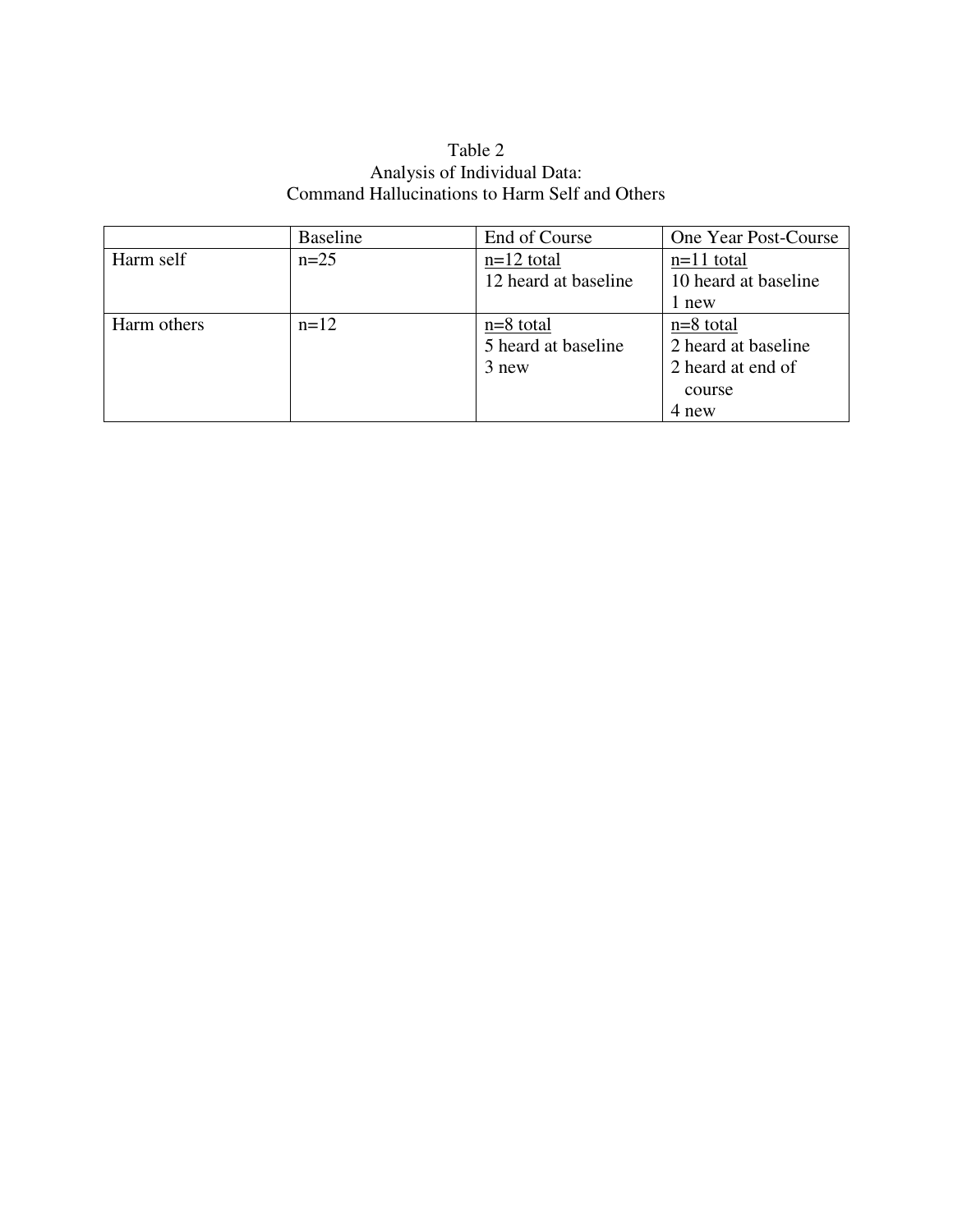| Table 3                                     |
|---------------------------------------------|
| Demographic and Clinical Characteristics of |
| Participants with Harm CH                   |

| Characteristic            | Group 1: Baseline     | Group 2: Baseline    | Group 3 Command     |
|---------------------------|-----------------------|----------------------|---------------------|
|                           | Command               | Command              | Hallucinations were |
|                           | Hallucinations were   | Hallucinations       | Variable from       |
|                           | Absent Both at End of | Continued at Both    | Baseline to End of  |
|                           | Course and One-Year   | End of Course and    | Course to One-Year  |
|                           | Post Course           | One-year Post Course | Follow-up           |
|                           | $(n=8)$               | $(n=5)$              | $(n=9)$             |
| <b>Sex</b>                |                       |                      |                     |
| Male                      | 63%                   | 20%                  | 78%                 |
| Female                    | 37%                   | 80%                  | 22%                 |
| Ethnicity                 |                       |                      |                     |
| Caucasian                 | 37%                   | $60\%$               | 89%                 |
| African American          | 25%                   | $\boldsymbol{0}$     | $\overline{0}$      |
| Latino                    | 13%                   | $\overline{0}$       | 11%                 |
| Chinese                   | 13%                   | 40%                  | $\boldsymbol{0}$    |
| Other                     | 13%                   | $\overline{0}$       | $\overline{0}$      |
| <b>Started Hearing</b>    |                       |                      |                     |
| Voices as a Child         |                       |                      |                     |
| Yes                       | $\overline{0}$        | 60%                  | 11%                 |
| N <sub>o</sub>            | 100%                  | 40%                  | 89%                 |
| <b>Voices Have Gotten</b> |                       |                      |                     |
| Better at Some Point      |                       |                      |                     |
| in the Past               |                       |                      |                     |
| Yes                       | 63%                   | 40%                  | 11%                 |
| N <sub>o</sub>            | 37%                   | 60%                  | 89%                 |
| Number of Voices          |                       |                      |                     |
| Heard                     |                       |                      |                     |
| $\mathbf{1}$              | 43%                   | 20%                  | $\overline{0}$      |
| $2 - 5$                   | 29%                   | 40%                  | $78\%$              |
| 6 or more                 | 29%                   | 40%                  | 22%                 |
| Laughed at by Voices      |                       |                      |                     |
| Yes                       | 13%                   | 80%                  | 33%                 |
| N <sub>o</sub>            | 87%                   | 20%                  | 67%                 |
| <b>Voices Critical</b>    |                       |                      |                     |
| Yes                       | 100%                  | 100%                 | 89%                 |
| N <sub>o</sub>            | $\overline{0}$        | $\overline{0}$       | 11%                 |
| Regular Alcohol Use       |                       |                      |                     |
| Yes                       | $\boldsymbol{0}$      | $\boldsymbol{0}$     | 44%                 |